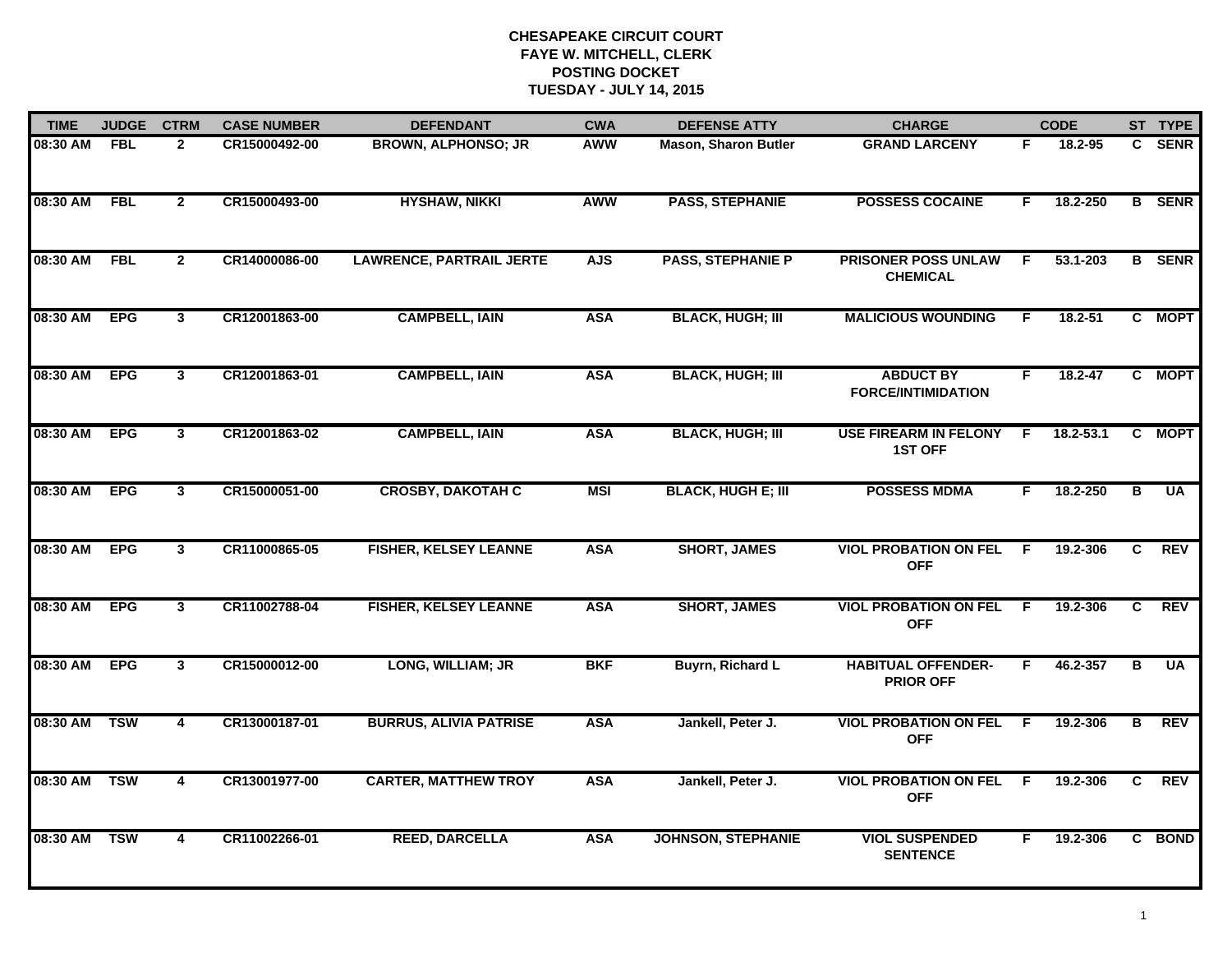| <b>TIME</b>   | <b>JUDGE</b> | <b>CTRM</b>    | <b>CASE NUMBER</b> | <b>DEFENDANT</b>                               | <b>CWA</b> | <b>DEFENSE ATTY</b>       | <b>CHARGE</b>                                  |     | <b>CODE</b>  |                | ST TYPE       |
|---------------|--------------|----------------|--------------------|------------------------------------------------|------------|---------------------------|------------------------------------------------|-----|--------------|----------------|---------------|
| 08:30 AM      | <b>TSW</b>   | 4              | CR14001465-00      | <b>SIMPSON, DONSHAY JAMEL</b><br><b>HAKEEM</b> | <b>AHM</b> | <b>ANDERSON, GEORGE A</b> | <b>POSSESS FIREARM BY</b><br><b>CONV FELON</b> |     | F 18.2-308.2 |                | C SENR        |
| 08:30 AM      | <b>TSW</b>   | 4              | CR14001465-01      | <b>SIMPSON, DONSHAY JAMEL</b><br><b>HAKEEM</b> | <b>AHM</b> | <b>ANDERSON, GEORGE A</b> | <b>STATUTORY BURGLARY</b>                      | .F  | 18.2-92      | C              | <b>TBS</b>    |
| 08:30 AM      | <b>MATA</b>  | $\overline{5}$ | CR14001640-00      | <b>BELLAMY, RONALD SESSOMS; JR</b>             | <b>DAW</b> | Jones, David L            | <b>EMBEZZLEMENT</b>                            | F.  | 18.2-111     |                | <b>B</b> SENR |
| 08:30 AM      | <b>MATA</b>  | 5              | CR10002853-01      | <b>FELDER, NICHOLAS LE'RON</b>                 | <b>CPO</b> | <b>HARRIS, ERIC</b>       | <b>VIOL PROBATION ON FEL</b><br><b>OFF</b>     | E   | 19.2-306     | C.             | <b>REV</b>    |
| 08:30 AM      | <b>MATA</b>  | 5              | CR14000246-01      | <b>SESSOMS, D'SHAWN RAYEL</b>                  | AWW        | <b>HARRIS, ERIC</b>       | <b>VIOL PROBATION ON FEL</b><br><b>OFF</b>     | E   | 19.2-306     | C              | <b>REV</b>    |
| 08:30 AM MATA |              | 5              | CR15000314-00      | <b>SHELTON, RICHARD CALEB</b>                  | <b>CPO</b> | <b>JANKELL, PETER</b>     | <b>VIOL PROBATION ON FEL</b><br><b>OFF</b>     | - F | 19.2-306     | C.             | <b>REV</b>    |
| 08:30 AM      | <b>RDS</b>   | 6              | CR14000712-01      | <b>CARRINGTON, NAMON LEANDER</b>               | <b>KAM</b> | James, Andrew K.          | <b>VIOL PROBATION ON FEL</b><br><b>OFF</b>     | - F | 19.2-306     | В              | <b>REV</b>    |
| 08:30 AM      | <b>RDS</b>   | 6              | CR12001569-01      | <b>DEBROW, KATHALENA CELL</b>                  | <b>KAM</b> | James, Andrew K.          | <b>VIOL SUSPENDED</b><br><b>SENTENCE</b>       | F   | 19.2-306     | $\overline{B}$ | REV           |
| 08:30 AM      | <b>RDS</b>   | 6              | CR15000450-01      | <b>STUART, ROBERT BRYAN</b>                    | <b>MSI</b> | <b>SPENCER, JO ANNE</b>   | <b>POSSESS COCAINE</b>                         | F   | 18.2-250     |                | <b>B</b> SENR |
| 08:30 AM      | <b>RDS</b>   | 6              | CR11001496-01      | <b>TOLIVER, GARRY LYNN; SR</b>                 | <b>MSI</b> | Draper, Anthony L.        | <b>VIOL PROBATION ON FEL</b><br><b>OFF</b>     | E   | 19.2-306     | C              | <b>REV</b>    |
| 09:30 AM      | <b>TSW</b>   | 4              | CR15001281-00      | <b>ANDERSON, JAMES THOMAS</b>                  |            |                           | <b>VIOL PROBATION ON FEL</b><br><b>OFF</b>     | - F | 19.2-306     |                | C ADAT        |
| 09:30 AM      | <b>TSW</b>   | $\overline{4}$ | CR14001783-04      | <b>HERRING-GEIGER, HEATHER LYNN</b>            |            |                           | <b>VIOL PROBATION ON FEL</b><br><b>OFF</b>     | F.  | 19.2-306     |                | C ADAT        |
| 09:30 AM      | <b>TSW</b>   | 4              | CR14000612-00      | JOHNSON, WILLIAM THOMAS; II                    | <b>AJS</b> | <b>MELTON, JAMES</b>      | <b>POSSESS AMPHETAMINE</b>                     | -F  | 18.2-250     | C.             | AC            |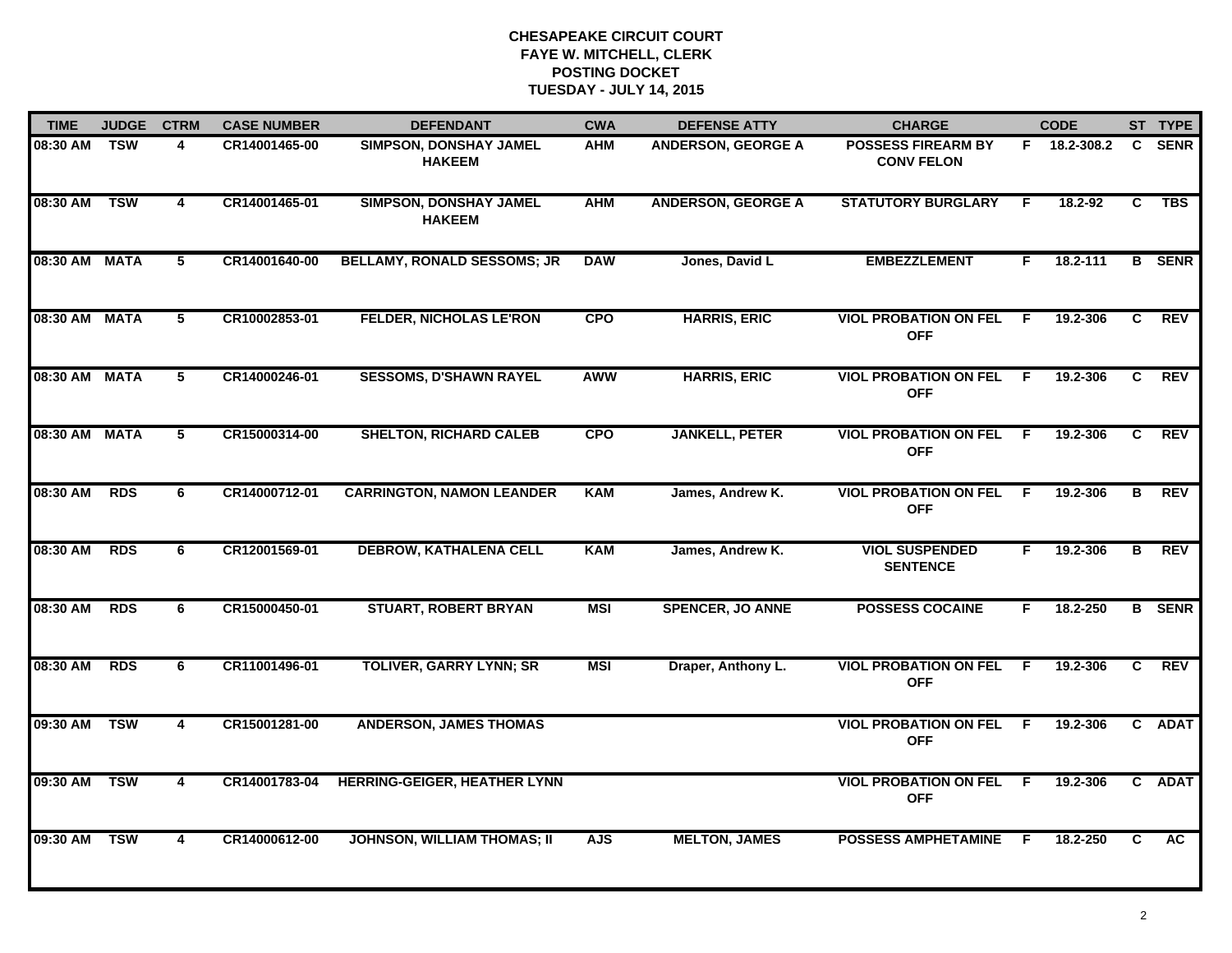| <b>TIME</b>  | <b>JUDGE</b> | <b>CTRM</b>             | <b>CASE NUMBER</b> | <b>DEFENDANT</b>                | <b>CWA</b> | <b>DEFENSE ATTY</b>       | <b>CHARGE</b>                                   |              | <b>CODE</b>     |          | ST TYPE       |
|--------------|--------------|-------------------------|--------------------|---------------------------------|------------|---------------------------|-------------------------------------------------|--------------|-----------------|----------|---------------|
| 09:30 AM     | TSW          | 4                       | CR14000612-01      | JOHNSON, WILLIAM THOMAS; III    | <b>AJS</b> | <b>MELTON, JAMES</b>      | <b>POSS OF MARIJUANA</b>                        |              | M 18.2-250.1    | S.       | AC            |
| 10:00 AM     | FBL          | $\overline{2}$          | CR15001058-00      | <b>ALEXANDER, KENDRICK M</b>    | <b>KAM</b> | <b>TITTER, JENNIFER</b>   | <b>GRAND LARCENY</b>                            | F.           | 18.2-95         | C        | <b>WC</b>     |
| 10:00 AM     | <b>FBL</b>   | $\mathbf{2}$            | CR15001058-01      | <b>ALEXANDER, KENDRICK M</b>    | <b>KAM</b> |                           | <b>LARCENY W/INTENT TO</b><br><b>SELL/DISTB</b> |              | $F$ 18.2-108.01 | <b>C</b> | <b>WC</b>     |
| 10:00 AM     | <b>FBL</b>   | $\mathbf{2}$            | CR15001058-02      | <b>ALEXANDER, KENDRICK M</b>    | <b>KAM</b> |                           | <b>CONSPIRE TO COMMIT</b><br><b>LARCENY</b>     | F.           | 18.2-23         | C.       | <b>WC</b>     |
| 10:00 AM     | <b>FBL</b>   | $\overline{2}$          | CR15000068-00      | <b>BELL, SOPHIA MONIQUE</b>     | <b>CPO</b> | Jones, David L.           | <b>POSSESS HEROIN</b>                           | F.           | 18.2-250        |          | <b>B</b> TRYL |
| 10:00 AM FBL |              | $\mathbf{2}$            | CR15001160-00      | <b>JOYCE, JASON DEAN</b>        | <b>MLK</b> | <b>WENTWORTH, RACHEL</b>  | <b>PWID MARIJUANA</b>                           |              | $F$ 18.2-248.1  |          | <b>B</b> PLEA |
| 10:00 AM     | FBL          | $\overline{2}$          | CR14002525-00      | <b>LIVERMON, JUAN LAFAYETTE</b> | <b>KAM</b> | <b>JONES, M COLSTON</b>   | <b>POSS FIREARM BY CONV</b><br><b>FELON</b>     | F.           | 18.2-308.2      | C        | SUP           |
| 10:00 AM     | <b>FBL</b>   | $\overline{2}$          | CR15001359-00      | <b>MILLER, BRANDYN D</b>        | <b>CPO</b> | <b>BLACK, HUGH E; III</b> | <b>BOND APPEAL</b>                              | $\mathbf{o}$ | 19.2-124        |          | C BOND        |
| 10:00 AM     | <b>EPG</b>   | $\mathbf{3}$            | CR15001258-00      | <b>BARCO, DEJOUR ASHANTE</b>    | <b>AJS</b> | <b>TITTER, JENNIFER</b>   | <b>POSS AMPHETAMINE</b>                         | F            | 18.2-250        |          | <b>B</b> PLEA |
| 10:00 AM     | <b>EPG</b>   | 3 <sup>1</sup>          | CR15001258-01      | <b>BARCO, DEJOUR ASHANTE</b>    | <b>AJS</b> | <b>TITTER, JENNIFER</b>   | POSS METHYLPHENIDATE                            | - F          | 18.2-250        |          | <b>B</b> PLEA |
| 10:00 AM     | <b>EPG</b>   | $\mathbf{3}$            | CR15000775-00      | <b>POWELL, ANDRE LAMONT</b>     | <b>AWW</b> | <b>BLACK, HUGH E; III</b> | <b>PWID MARIJUANA</b>                           |              | $F$ 18.2-248.1  |          | C TRYL        |
| 10:00 AM     | <b>EPG</b>   | $\overline{\mathbf{3}}$ | CR15000775-01      | <b>POWELL, ANDRE LAMONT</b>     | <b>AWW</b> | <b>BLACK, HUGH E; III</b> | <b>POSSESS ETHYLONE</b>                         | F.           | 18.2-250        |          | C TRYL        |
| 10:00 AM     | <b>EPG</b>   | $\mathbf{3}$            | CR15000775-02      | <b>POWELL, ANDRE LAMONT</b>     | <b>AWW</b> | <b>BLACK, HUGH E; III</b> | <b>PWID MARIJUANA</b>                           |              | $F$ 18.2-248.1  |          | C TRYL        |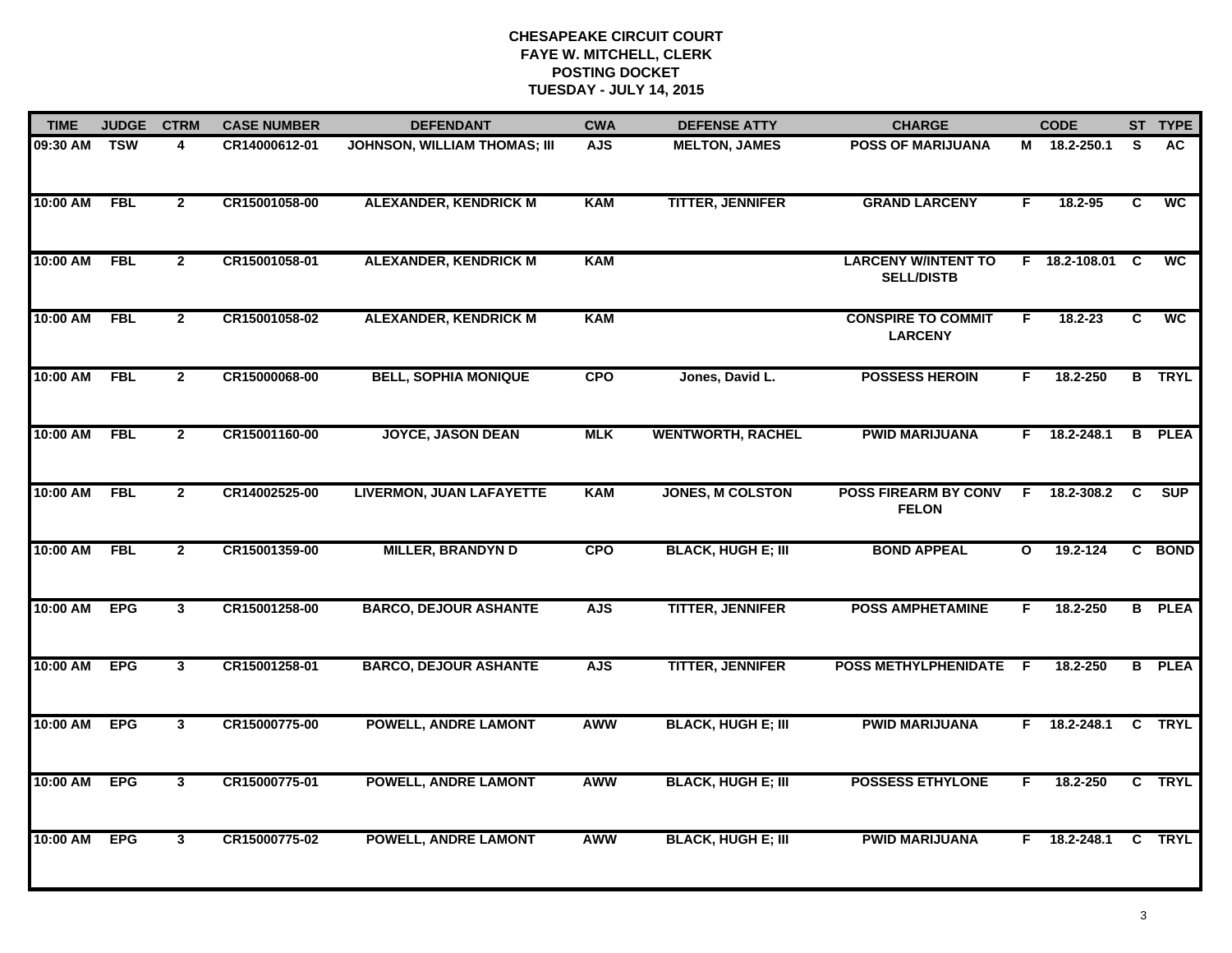| <b>TIME</b>   | <b>JUDGE</b> | <b>CTRM</b>  | <b>CASE NUMBER</b> | <b>DEFENDANT</b>                   | <b>CWA</b> | <b>DEFENSE ATTY</b>     | <b>CHARGE</b>                                   |              | <b>CODE</b>      |              | ST TYPE       |
|---------------|--------------|--------------|--------------------|------------------------------------|------------|-------------------------|-------------------------------------------------|--------------|------------------|--------------|---------------|
| 10:00 AM      | <b>EPG</b>   | $\mathbf{3}$ | CR15000744-00      | <b>SMITH, ERIC MICHAEL</b>         | <b>AJS</b> |                         | <b>VIO FELON POSS/TRAN</b><br><b>WEAPON-ATT</b> |              | F 18.2-308.2     | B            | <b>TRYL</b>   |
| 10:00 AM      | <b>EPG</b>   | 3            | CR15000744-01      | <b>SMITH, ERIC MICHAEL</b>         | <b>AJS</b> |                         | <b>FALSE STATEMENT GUN</b><br><b>APPL</b>       |              | F 18.2-308.2:2 B |              | <b>TRYL</b>   |
| 10:00 AM      | <b>EPG</b>   | $\mathbf{3}$ | CR15000744-02      | <b>SMITH, ERIC MICHAEL</b>         | <b>AJS</b> |                         | <b>FALSE STATEMENT GUN</b><br><b>APPL</b>       |              | $F$ 18.2-308.2:2 | B            | <b>TRYL</b>   |
| 10:00 AM MATA |              | 5            | CR15001356-00      | <b>CUFFEE, GEORGE NAPOLEON; JR</b> | <b>DAW</b> | Winn, A Robinson        | <b>BOND APPEAL</b>                              | $\mathbf{o}$ | 19.2-124         |              | C BOND        |
| 10:00 AM      | <b>MATA</b>  | 5            | CR15000671-00      | <b>JOHNSON, KATRINA</b>            | <b>DAW</b> | Winn, A. Robinson       | <b>CREDIT CARD THEFT</b>                        | F.           | 18.2-192         | в            | <b>TRYL</b>   |
| 10:00 AM MATA |              | 5            | CR15000671-01      | <b>JOHNSON, KATRINA</b>            | <b>DAW</b> | Winn, A. Robinson       | <b>CREDIT CARD FRAUD</b>                        | F.           | 18.2-195         | B            | <b>TRYL</b>   |
| 10:00 AM MATA |              | 5            | CR15000671-02      | <b>JOHNSON, KATRINA</b>            | <b>DAW</b> | Winn, A. Robinson       | <b>IDENTITY THEFT</b>                           |              | $F$ 18.2-186.3   |              | <b>B</b> TRYL |
| 10:00 AM      | <b>MATA</b>  | 5            | CR15001162-00      | <b>SIMPSON, JENILEE JEAN</b>       | <b>DJH</b> | <b>SPENCER, JO ANNE</b> | <b>POSSESS HEROIN</b>                           | F.           | 18.2-250         | B.           | <b>PLEA</b>   |
| 10:00 AM      | <b>MATA</b>  | 5            | CR15001162-01      | <b>SIMPSON, JENILEE JEAN</b>       | <b>DJH</b> | <b>SPENCER, JO ANNE</b> | <b>POSSESS MARIJUANA</b>                        | M            | 18.2-250.1       | B            | <b>PLEA</b>   |
| 10:00 AM MATA |              | 5            | CR15000721-00      | <b>SMITH, FRANKIE RIDELL</b>       | <b>ASA</b> | <b>JONES, M COLSTON</b> | <b>HABITUAL OFFENDER-</b><br><b>PRIOR OFF</b>   |              | F B.46.2-357     | $\mathbf{B}$ | <b>TRYL</b>   |